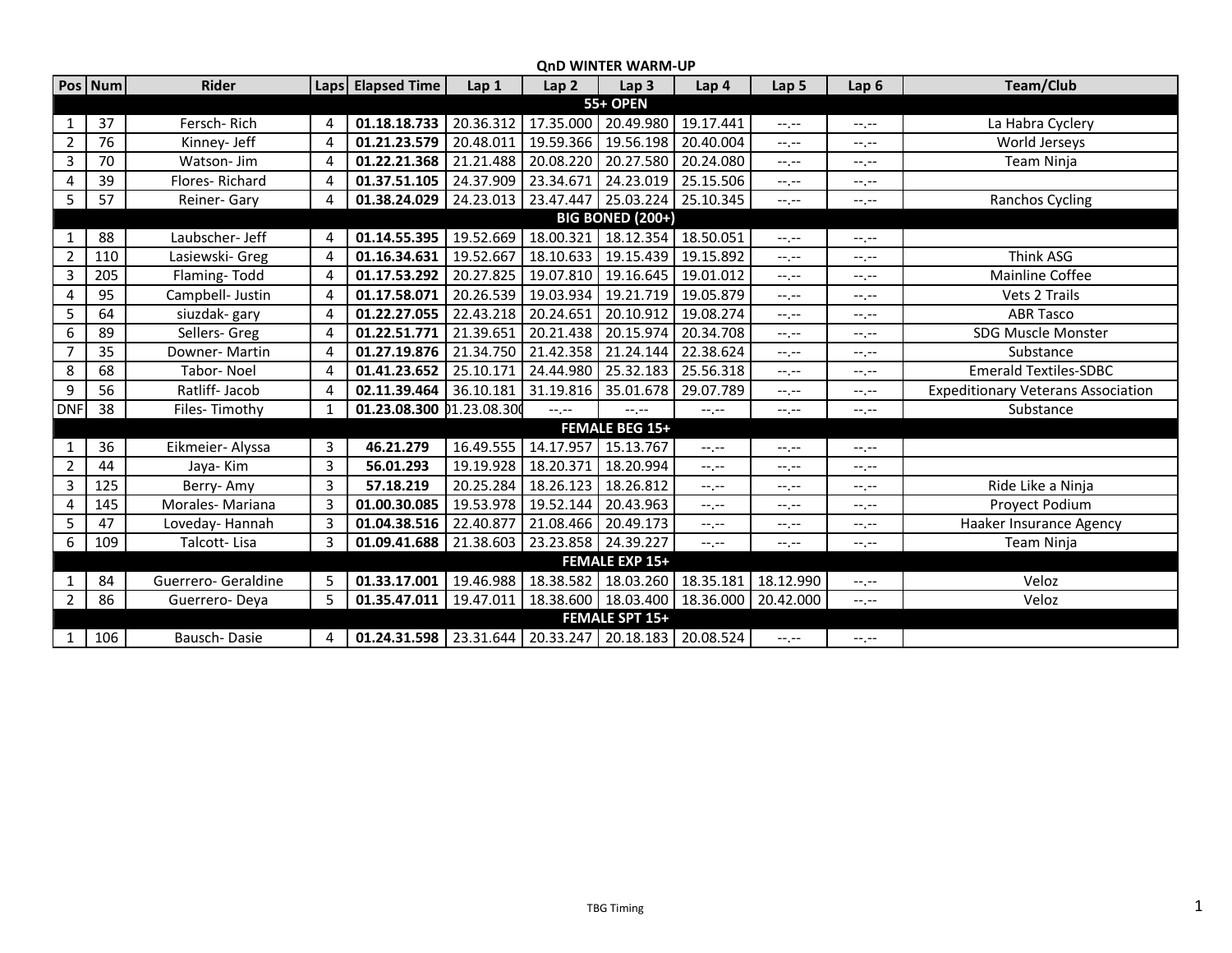|                  |                       |                       |                |                   |           |                     | עווט איווא ובה איאמואי-טר     |             |          |                  |                                        |  |  |
|------------------|-----------------------|-----------------------|----------------|-------------------|-----------|---------------------|-------------------------------|-------------|----------|------------------|----------------------------------------|--|--|
|                  | Pos Num               | Rider                 |                | Laps Elapsed Time | Lap 1     | Lap <sub>2</sub>    | Lap <sub>3</sub>              | Lap 4       | Lap 5    | Lap <sub>6</sub> | Team/Club                              |  |  |
|                  |                       |                       |                |                   |           |                     | <b>MALE BEG 15-24</b>         |             |          |                  |                                        |  |  |
| 1                | 83                    | Rubalcava-Joel        | 3              | 46.12.791         | 16.36.791 | 15.12.000 14.24.000 |                               | $-1$ , $-1$ | $-1, -1$ | $-1, -1$         |                                        |  |  |
| $\overline{2}$   | 31                    | Crisostomo- Alex      | $\overline{3}$ | 47.27.421         | 16.35.791 | 15.13.131           | 15.38.499                     | $-1, -1$    | $-1, -1$ | $-1, -1$         |                                        |  |  |
| 3                | 82                    | Huerta-Nestor         | $\overline{3}$ | 47.52.573         | 16.04.357 | 16.11.017           | 15.37.199                     | $-1, -1$    | $-1, -1$ | $-1, -1$         |                                        |  |  |
| 4                | 81                    | De La Rosa-Diego      | 3              | 49.18.286         | 17.04.103 | 15.58.016           | 16.16.167                     | $-1, -1$    | $-1, -1$ | $-1, -1$         | <b>HWW ECT</b>                         |  |  |
| 5                | 58                    | Rodriguez-Yael        | $\overline{3}$ | 49.25.424         | 16.24.722 | 16.03.498 16.57.204 |                               | $-1, -1$    | $-1, -1$ | $-1, -1$         |                                        |  |  |
| 6                | 60                    | Saucedo-TrIstan       | 3              | 53.50.142         | 18.54.063 | 17.46.071           | 17.10.008                     | $-1, -1$    | $-1, -1$ | $-1, -1$         |                                        |  |  |
| $\overline{7}$   | 113                   | Salazar-Mason         | $\overline{3}$ | 53.59.209         | 18.19.844 | 17.47.263           | 17.52.102                     | $-1, -1$    | $-1, -1$ | $-1, -1$         | Purely Dental Ride Cyclery             |  |  |
| 8                | 79                    | Hansen-Emitt          | 3              | 56.43.721         | 18.46.423 | 18.23.437           | 19.33.861                     | $-1$ , $-1$ | $-1, -1$ | $-1, -1$         |                                        |  |  |
| $\boldsymbol{9}$ | 96                    | Bobo- Aaron           | 3              | 01.08.06.463      | 24.17.409 | 22.01.129 21.47.925 |                               | $-1, -1$    | $-1, -1$ | $-1 - 1 - 1 = 0$ | Vets 2 Trails                          |  |  |
|                  | <b>MALE BEG 25-36</b> |                       |                |                   |           |                     |                               |             |          |                  |                                        |  |  |
| 1                | 137                   | Konicke- Jeff         | $\overline{3}$ | 45.44.448         | 16.32.367 | 14.41.296           | 14.30.785                     | $-1, -1$    | $-1, -1$ | $-1, -1$         |                                        |  |  |
| $\overline{2}$   | $\overline{51}$       | Moschina- Justin      | 3              | 50.20.683         | 17.49.293 | 16.04.374           | 16.27.016                     | --.--       | $-1, -1$ | $-1, -1$         |                                        |  |  |
| 3                | 43                    | Hughes-Brett          | $\overline{3}$ | 51.20.494         | 17.54.859 | 16.45.000           | 16.40.635                     | $-1, -1$    | $-1, -1$ | $-1 - 1 - 1 = 0$ |                                        |  |  |
| 4                | 52                    | Murray-Keith          | $\overline{3}$ | 53.03.805         | 18.11.564 | 17.36.025           | 17.16.216                     | $-1, -1$    | $-1, -1$ | $-1, -1$         | Poway Bicycle                          |  |  |
| 5                | 138                   | Brandon-Stephen       | $\overline{3}$ | 54.00.225         | 18.39.043 | 17.51.928           | 17.29.254                     | --.--       | $-1, -1$ | $-1, -1$         | The Church of Flying Spaghetti Monster |  |  |
| 6                | 135                   | Mashchak- Jon         | 3              | 54.04.542         | 18.40.881 | 17.09.830           | 18.13.831                     | --.--       | $-1, -1$ | $-1, -1$         |                                        |  |  |
| $\overline{7}$   | 45                    | Kellman-Ben           | $\mathbf{3}$   | 58.19.662         | 20.10.117 | 18.49.536           | 19.20.009                     | --.--       | $-1, -1$ | $-1 - 1 - 1 = 0$ |                                        |  |  |
| 8                | 53                    | PereZ- Hector         | $\mathbf{3}$   | 58.34.268         | 19.45.251 | 20.05.507           | 18.43.510                     | $-1, -1$    | $-1, -1$ | $-1, -1$         |                                        |  |  |
| $\boldsymbol{9}$ | 23                    | <b>Brock-Travis</b>   | $\overline{3}$ | 59.52.520         | 19.51.093 | 19.51.535 20.09.892 |                               | --.--       | $-1, -1$ | $-1, -1$         | Jax Cycles Murrieta CA                 |  |  |
| 10               | 65                    | So-Jhonar             | $\overline{3}$ | 01.00.31.670      | 20.23.836 | 20.12.763           | 19.55.071                     | --.--       | $-1, -1$ | $-1, -1$         |                                        |  |  |
| 11               | 90                    | Lopez-Daniel          | $\overline{3}$ | 01.01.10.943      | 20.49.701 | 20.08.900           | 20.12.342                     | $-1, -1$    | $-1, -1$ | $-1, -1$         |                                        |  |  |
| 12               | 97                    | Pharr-Doug            | $\overline{3}$ | 01.03.37.657      | 21.52.762 | 21.38.506           | 20.06.389                     | --.--       | --.--    | $-1, -1$         | Vets 2 Trails                          |  |  |
| 13               | 102                   | <b>Buenaflor-Mark</b> | 3              | 01.05.45.209      |           | 30.48.038 17.34.433 | 17.22.738                     | --.--       | $-1, -1$ | $-1, -1$         |                                        |  |  |
| <b>DNF</b>       | 54                    | Porter-William        | $\overline{2}$ | 40.33.879         |           | 21.06.720 19.27.159 | $\rightarrow$ , $\rightarrow$ | $-1, -1$    | $-1, -1$ | $-1, -1$         |                                        |  |  |
|                  |                       |                       |                |                   |           |                     | <b>MALE BEG 37-48</b>         |             |          |                  |                                        |  |  |
| 1                | 120                   | Zimmerman- Eddie      | $\overline{3}$ | 43.35.269         | 15.14.114 | 13.51.638 14.29.517 |                               | $-1, -1$    | $-1, -1$ | $-1, -1$         |                                        |  |  |
| $\overline{2}$   | 72                    | Wise-Brad             | 3              | 45.45.446         | 15.43.690 | 14.37.427           | 15.24.329                     | --.--       | $-1, -1$ | $-1, -1$         | Team Ninja                             |  |  |
| $\overline{3}$   | 63                    | Simpson-Russell       | 3              | 48.46.497         | 17.01.161 | 15.36.377           | 16.08.959                     | --,--       | $-1, -1$ | $-1, -1$         |                                        |  |  |
| $\overline{4}$   | 93                    | Prima-Marco           | 3              | 49.54.904         | 17.44.369 | 16.11.812           | 15.58.723                     | --,--       | --,--    | $-1, -1$         | Team Ninja                             |  |  |
| 5                | 91                    | Malpica- Guillermo    | $\overline{3}$ | 50.31.611         | 17.43.231 | 16.29.828           | 16.18.552                     | $-1, -1$    | $-1, -1$ | $-1, -1$         |                                        |  |  |
| 6                | 146                   | Morales-Manual        | $\overline{3}$ | 51.00.120         | 17.49.128 | 16.45.660           | 16.25.332                     | --.--       | $-1, -1$ | $-1, -1$         | Proyect Podium                         |  |  |
| 7                | 126                   | Berry-Brian           | 3              | 53.36.819         | 18.40.955 | 17.51.187           | 17.04.677                     | --.--       | $-1, -1$ | $-1, -1$         |                                        |  |  |
| 8                | 32                    | de Guzman-Nelson      | 3              | 01.03.32.180      | 21.51.234 | 20.59.016           | 20.41.930                     | $-1, -1$    | $-1, -1$ | $-1, -1$         | TEAM AI-SUS-MA-RI-HO-SEP!              |  |  |
| $\overline{9}$   | 73                    | Wright- Jimmy         | 3              | 01.22.24.173      | 26.16.531 | 29.45.170           | 26.22.472                     |             |          |                  |                                        |  |  |
| <b>DNS</b>       | 74                    | Yates-Joey            | 0              |                   |           |                     |                               | --.--       | --,--    | $-1, -1$         |                                        |  |  |
|                  |                       |                       |                | --.--             | $-1, -1$  | $-1, -1$            | $-1, -1$                      | --.--       | $-1, -1$ | $-1 - 1 - 1$     |                                        |  |  |

## **QnD WINTER WARM-UP**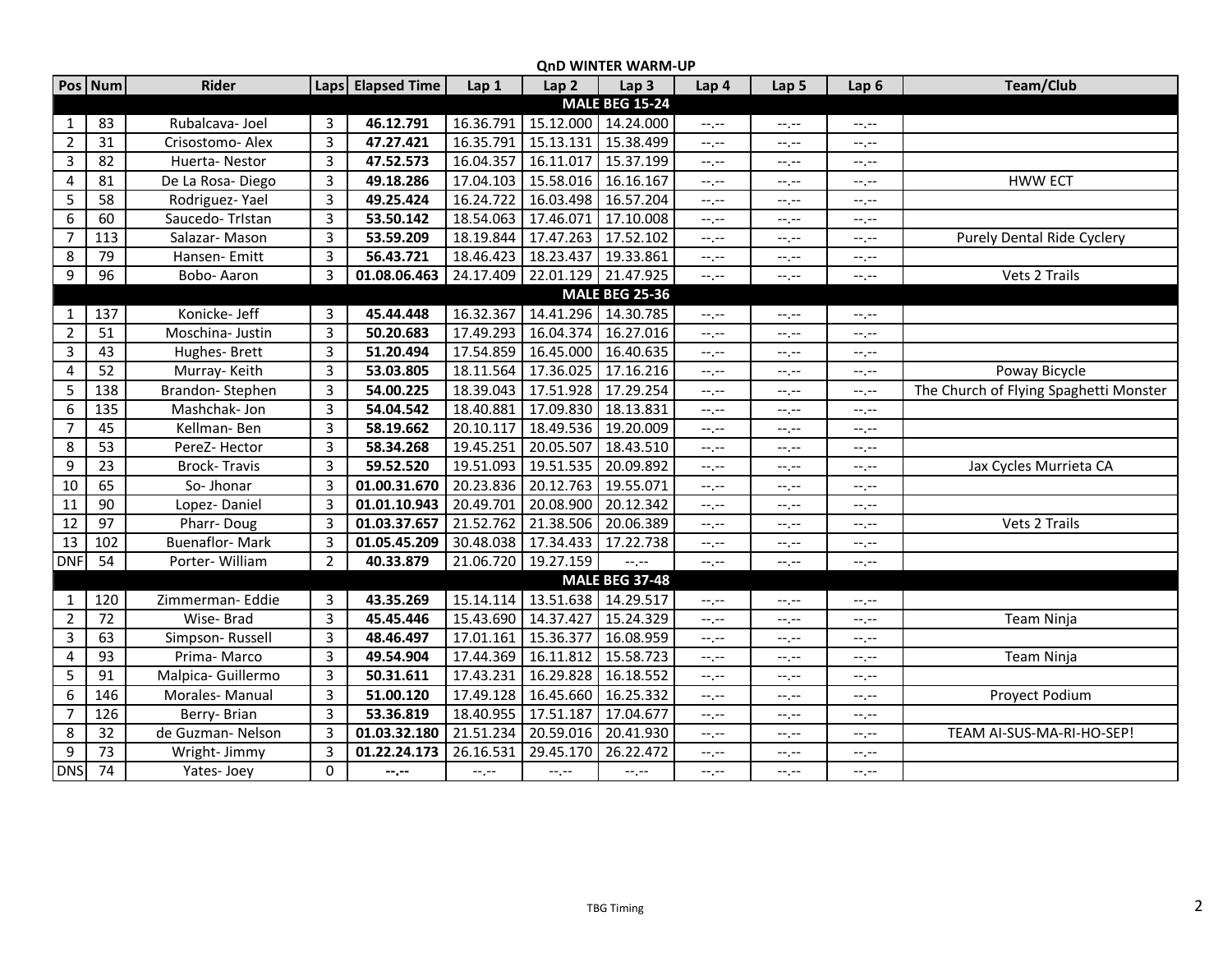| <b>QnD WINTER WARM-UP</b> |                 |                         |                |                                                                          |           |                                                                       |                       |                                               |                                                           |                      |                                        |
|---------------------------|-----------------|-------------------------|----------------|--------------------------------------------------------------------------|-----------|-----------------------------------------------------------------------|-----------------------|-----------------------------------------------|-----------------------------------------------------------|----------------------|----------------------------------------|
|                           | Pos Num         | <b>Rider</b>            |                | Laps Elapsed Time                                                        | Lap 1     | Lap <sub>2</sub>                                                      | Lap <sub>3</sub>      | Lap 4                                         | Lap 5                                                     | Lap <sub>6</sub>     | <b>Team/Club</b>                       |
|                           |                 |                         |                |                                                                          |           |                                                                       | MALE BEG 49+          |                                               |                                                           |                      |                                        |
| 1                         | 29              | <b>CATHCART- GERALD</b> | 3              | 50.29.137                                                                | 18.31.340 | 16.47.634                                                             | 15.10.163             | $-1, -1$                                      | $-1, -1$                                                  | $-1, -1$             |                                        |
| $\overline{2}$            | 139             | Beaver- Greg            | 3              | 51.16.681                                                                | 17.53.490 | 16.46.370 16.36.821                                                   |                       | $-1$ , $-1$                                   | $-1, -1$                                                  | $-1, -1$             | <b>Fullerton Bikes</b>                 |
| $\overline{3}$            | 69              | Thomson-Weldon          | 3              | 52.14.526                                                                | 18.00.088 | 17.17.463 16.56.975                                                   |                       | --.--                                         | $-1, -1$                                                  | $-1, -1$             |                                        |
| 4                         | 27              | Butler-Chris            | 3              | 58.23.551                                                                | 20.18.369 | 18.59.439 19.05.743                                                   |                       | $-1$ , $-1$                                   | $--, --$                                                  | $-1, -1$             | n/a                                    |
| <b>MALE EXP 15-24</b>     |                 |                         |                |                                                                          |           |                                                                       |                       |                                               |                                                           |                      |                                        |
| 1                         | 85              | De La Rosa- Rafael      | 6              | 01.44.56.779 17.41.063 17.00.748 16.49.907 16.56.857 17.47.115 18.41.089 |           |                                                                       |                       |                                               |                                                           |                      | Ellin Cycling                          |
|                           |                 |                         |                |                                                                          |           |                                                                       | <b>MALE EXP 25-36</b> |                                               |                                                           |                      |                                        |
| 1                         | $\mathbf{1}$    | Scarborough-Brian       | 6              | 01.35.47.163                                                             | 16.54.841 |                                                                       |                       |                                               | 15.28.680   15.31.204   15.29.184   15.55.114   16.28.140 |                      | Spy-Giant-Baghouse                     |
| $\overline{2}$            | 104             | Barben-Emilien          | 6              | 01.37.49.874                                                             | 16.55.370 | 15.27.346                                                             |                       |                                               | 20.12.876 15.16.816 15.17.897 14.39.569                   |                      | Bergamont                              |
| $\mathbf{3}$              | 111             | Mills- Brandon          | 6              | 01.38.23.500                                                             | 17.26.105 | 15.57.663   15.51.962   16.09.278                                     |                       |                                               | 16.23.273                                                 | 16.35.219            |                                        |
| 4                         | 103             | Roch-Stephone           | 6              | 01.39.35.567                                                             |           | 17.21.138   16.02.178   15.50.842   16.09.343   16.38.667   17.33.399 |                       |                                               |                                                           |                      | Team Ninja                             |
| 5                         | 107             | Santos-David            | 6              | 01.40.37.760                                                             |           | 16.56.424   15.26.400   15.44.434   20.30.153   16.02.893   15.57.456 |                       |                                               |                                                           |                      | KHS Maxxis JC Velo                     |
| 6                         | 40              | Goodman-Derek           | 6              | 01.43.35.810                                                             |           | 17.37.774 16.37.501                                                   | 17.18.256 16.56.207   |                                               | 17.18.525                                                 | 17.47.547            | Purely Dental-Ride Cylcery             |
| <b>DNF</b>                | 123             | Baerman-Ryan            | $\mathbf{1}$   | 18.18.024                                                                | 18.18.024 | $-1, -1$                                                              | $-1, -1$              | $-1, -1$                                      | $\leftarrow$ , $\leftarrow$                               | $-\mathbb{L}$        | <b>Purely Dental</b>                   |
|                           |                 |                         |                |                                                                          |           |                                                                       | <b>MALE EXP 37-48</b> |                                               |                                                           |                      |                                        |
| 1                         | 129             | Ford-Trent              | 6              | 01.37.50.789                                                             |           | 17.09.418 16.03.940                                                   |                       | 16.01.788 16.09.366                           | 16.22.029                                                 | 16.04.248            | <b>Blackstar Elite</b>                 |
| $\overline{2}$            | 77              | Bonaventure- Pascal     | 6              | 01.37.56.536                                                             |           | 17.28.536   15.54.153   15.50.179   16.49.668   17.25.000             |                       |                                               |                                                           | 14.29.000            | <b>UC Cyclery</b>                      |
| $\overline{3}$            | 133             | Jarrett-Chad            | 6              | 01.40.37.764                                                             | 17.57.772 | 16.28.021                                                             |                       | 16.39.539 16.54.131                           | 16.31.449 16.06.852                                       |                      | Wheels 4 Life Blackstar Muscle Monster |
| 4                         | 134             | Mosa-Cesar              | 6              | 01.41.12.133                                                             | 17.26.991 | 15.54.811                                                             |                       | 15.53.223 16.54.465 17.24.669                 |                                                           | 17.37.974            | UCC                                    |
| 5                         | 22              | Bottalico-Fabio         | 6              | 01.41.59.078                                                             | 17.27.986 | 16.46.587                                                             | 16.41.967             | $\sqrt{16.58.829}$                            | 16.44.269                                                 | 17.19.440            | Cal Coast Bicycles                     |
| 6                         | 115             | Woodward-Mark           | 6              | 01.43.59.372                                                             | 17.47.044 | 16.57.079                                                             | 16.48.499             | 16.56.582                                     | 17.34.407                                                 | 17.55.761            | 360 Fly Bike Religion                  |
| $\overline{7}$            | 112             | Salazar- Jim            | 6              | 01.44.33.863                                                             | 17.37.252 | 17.22.498                                                             | 16.33.557             | 16.56.850                                     | 17.17.644                                                 | 18.46.062            | Purely Dental Ride Cyclery             |
| <b>DNS</b>                | 66              | Staszak- Chris          | 0              | --.--                                                                    | $-1, -1$  | $-1, -1$                                                              | $-1$                  | $-1, -1$                                      | $-1, -1$                                                  | $-1, -1$             | Team Ninja                             |
|                           |                 |                         |                |                                                                          |           |                                                                       | MALE EXP 49+          |                                               |                                                           |                      |                                        |
| 1                         | 101             | Page-Tim                | 6              | 01.43.00.852                                                             | 18.37.712 |                                                                       |                       | 16.50.904 16.42.030 16.35.418 17.19.722       |                                                           | 16.55.066            | UC Cyclery JW Flooring                 |
| $\overline{2}$            | 87              | Estrada-Alex            | 6              | 01.45.06.063                                                             | 18.19.686 | 17.09.792 16.39.524                                                   |                       | 17.32.905 17.52.122                           |                                                           | 17.32.034            | Veloz                                  |
| 3                         | 124             | Dodec-Deron             | 6              | 01.46.43.415                                                             | 18.21.256 | 17.08.044                                                             |                       | 17.02.382 17.49.180 18.30.769                 |                                                           | 17.51.784            | JW Flooring VC Cyclery                 |
| $\overline{4}$            | 61              | scott-shannon           | 6              | 01.50.54.143                                                             | 18.52.563 | 17.37.372                                                             | 17.54.237             | 18.09.212                                     | 17.59.072                                                 | 20.21.687            | Cal Coast Bike                         |
| 5                         | 80              | Mahoney- John           | 6              | 01.50.58.610                                                             | 18.45.603 | 17.49.098                                                             | 17.51.456             | 18.20.446                                     | 18.51.607                                                 | 19.20.400            | Swamis                                 |
| <b>DNF</b>                | $\overline{78}$ | Bakk-Steve              | $\overline{2}$ | 41.39.214                                                                | 20.55.942 | 20.43.272                                                             | $-1, -1$              | $-$ , $-$                                     | $-1, -1$                                                  | $-\mathbb{L}$        |                                        |
|                           |                 |                         |                |                                                                          |           |                                                                       | <b>MALE SPT 15-24</b> |                                               |                                                           |                      |                                        |
| 1                         | 59              | rusk- kellian           | 5              | 01.23.54.222                                                             | 18.06.008 | 16.48.001                                                             |                       | 16.12.939 16.20.226 16.27.048                 |                                                           | $-1, -1$             |                                        |
| $\overline{2}$            | 62              | sestak-Zachery          | 5              | 01.29.09.397                                                             | 18.41.422 |                                                                       |                       | 16.50.314   16.51.645   19.00.033   17.45.983 |                                                           | $-1, -1$             | Swamis cycling                         |
| 3                         | 121             | Weigle-Christopher      | 5              | 01.35.21.858   18.58.419   17.58.576   18.42.912   19.17.418   20.24.533 |           |                                                                       |                       |                                               |                                                           | $--, --$             | Ninja Zumwalts                         |
| $\overline{4}$            | 128             | Dickey-Rubio-Tony       | 5              | 01.39.50.490                                                             |           | 21.00.089   19.40.382   19.34.271   20.03.378   19.32.370             |                       |                                               |                                                           | $-1, -1$             | Poway Bicycle                          |
| $5\phantom{.0}$           | 67              | Stricevic-Luke          | 5              | 01.54.09.829                                                             |           | 24.42.108   23.47.480   23.23.190   17.50.990   24.26.061             |                       |                                               |                                                           | $-1, -1$             |                                        |
|                           |                 |                         |                |                                                                          |           |                                                                       | <b>MALE SPT 25-36</b> |                                               |                                                           |                      |                                        |
| $\mathbf{1}$              | 28              | Campbell-Robert         | 5              | 01.32.17.755                                                             |           | 19.32.366   17.23.803   18.19.041   18.34.149   18.28.396             |                       |                                               |                                                           | $-1, -1$             |                                        |
| $\overline{2}$            | 132             | Mashchak-Joey           | 5              | 01.39.37.759                                                             | 20.23.651 | 18.44.774                                                             |                       | 20.21.557   19.23.309                         | 20.44.468                                                 | $-1, -1$             |                                        |
| $\mathbf{3}$              | 147             | Preciado- Christian     | 5              | 01.42.27.002                                                             |           | 21.13.888   20.15.974   19.54.632   20.31.014                         |                       |                                               | 20.31.494                                                 | $-\text{-},\text{-}$ | Biciterra Tersa                        |
| $\overline{4}$            | 42              | Hertel- Andrew          | 5              | 01.45.54.112                                                             |           | 20.55.833 19.51.284                                                   |                       | 20.56.800 21.54.958 22.15.237                 |                                                           | $-\mathbb{L}$        |                                        |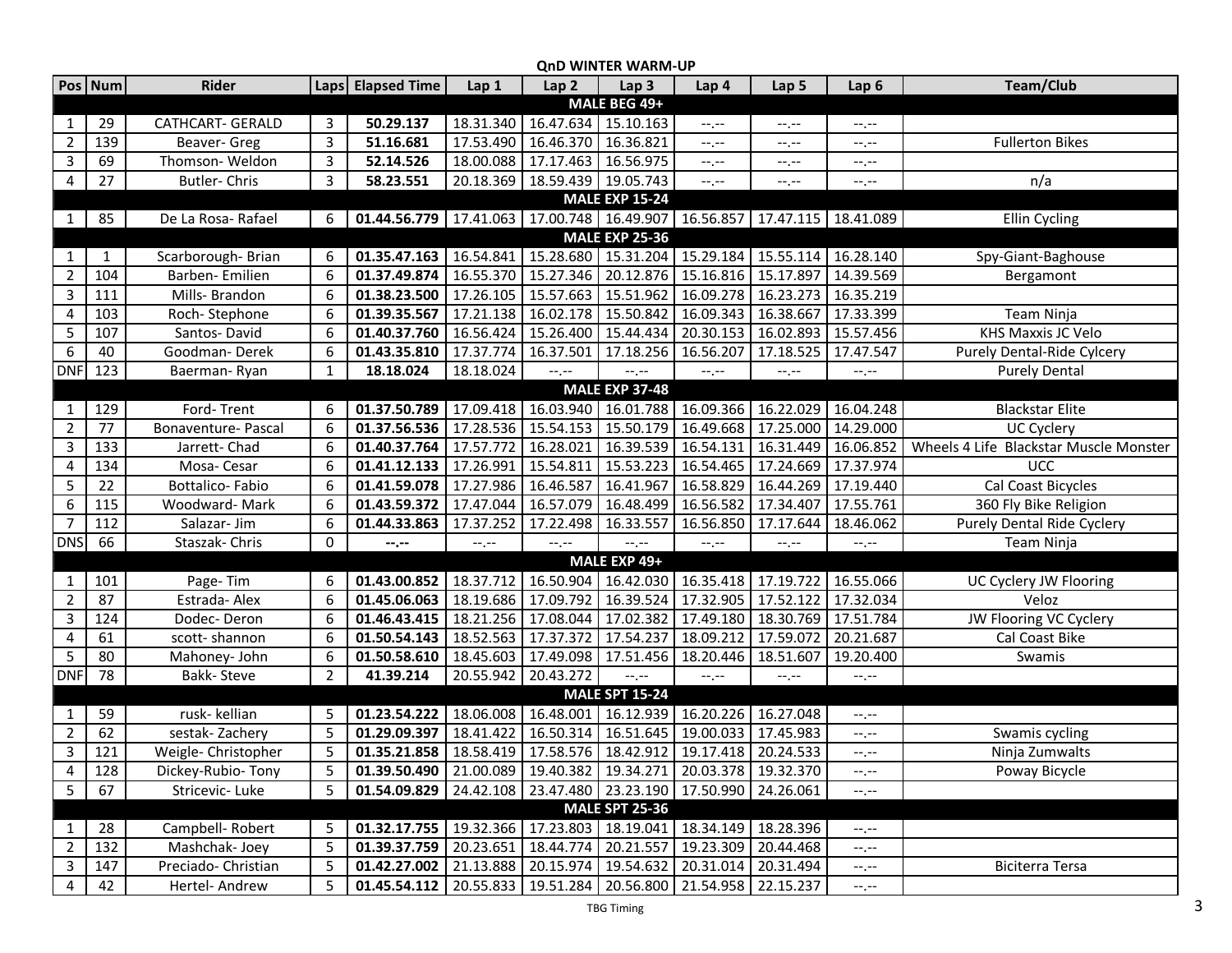## **QnD WINTER WARM-UP**

|                | Pos Num | Rider                    | Laps | <b>Elapsed Time</b>                                          | Lap <sub>1</sub> | Lap <sub>2</sub>                              | Lap <sub>3</sub>      | Lap 4                             | Lap <sub>5</sub> | Lap <sub>6</sub> | Team/Club                  |
|----------------|---------|--------------------------|------|--------------------------------------------------------------|------------------|-----------------------------------------------|-----------------------|-----------------------------------|------------------|------------------|----------------------------|
| 5.             | 118     | Casillas-Adan            | 5    | 01.46.11.624                                                 | 21.16.268        | 20.08.970                                     | 21.49.491             | 21.24.432                         | 21.32.463        | $-1$ , $-1$      |                            |
| 6              | 55      | <b>RAMIREZ-JUAN</b>      | 5    | 01.47.32.465                                                 | 21.10.419        | 20.35.044                                     |                       | 21.15.698 22.19.140               | 22.12.164        | $-1. - -$        |                            |
|                | 108     | Quintero- Julio          | 5    | 01.53.35.617                                                 | 22.13.891        | 20.23.550                                     |                       | 22.00.196   23.47.599   25.10.381 |                  | $-1, -1$         | Toyota Escondido           |
| 8              | 142     | Quintana-Luis            | 5    | 01.55.49.506                                                 | 23.15.040        | 22.22.748                                     |                       | 22.12.060   23.42.640             | 24.17.018        | $-1, -1$         | Pelavacas Cycling          |
| <b>DNF</b>     | 144     | Hoaker- Colton           | 3    | 54.56.414                                                    | 19.24.059        | 17.25.051                                     | 18.07.304             | $-1$ , $-1$                       | $-1. - -$        | $-1, -1$         | Hoaker Insurance           |
| <b>DNS</b>     | 41      | Green-Kory               | 0    | $-1 - 1 - 1 = 0$                                             | $-1.1 -$         | $-1$ , $-1$                                   | $-1$ , $-1$           | $-1$ , $-1$                       | $-1.1 -$         | $-1.1 -$         |                            |
|                |         |                          |      |                                                              |                  |                                               | <b>MALE SPT 37-48</b> |                                   |                  |                  |                            |
|                | 105     | Bausch-Kirk              | 5    | 01.24.12.768                                                 |                  | 18.06.586 16.48.111                           |                       | 16.13.644   16.19.882             | 16.44.545        | $-1, -1$         | Surf City                  |
| 2              | 127     | Velez-Jose               | 5    | 01.28.52.188                                                 | 18.36.521        | 17.29.694                                     | 17.15.753             | 17.49.957                         | 17.40.263        | $-1$ , $-1$      | Biciterra                  |
| 3              | 33      | DeMaio-Robert            | 5    | 01.30.33.710                                                 | 19.16.079        | 17.33.565                                     | 17.41.090             | 18.06.670                         | 17.56.306        | $-1, -1$         | Fitness Zone               |
|                | 71      | Watson-Seth              | 5    | 01.45.13.282                                                 | 21.42.096        | 20.31.307                                     | 21.00.095             | 20.48.621                         | 21.11.163        | $-1$ , $-1$      | Purely Dental-Ride Cyclery |
| 5.             | 143     | Iosifidis-Taso           | 5    | 01.47.31.860                                                 |                  | 21.40.172   21.19.988   21.56.689   21.44.113 |                       |                                   | 20.50.898        | $-1$ , $-1$      | <b>Adams Ave Bicycles</b>  |
| 6              | 75      | Figueroa- Mauro          | 5    | 01.50.34.370                                                 |                  | 22.36.585 21.04.532                           |                       | 21.16.748   22.35.383             | 23.01.122        | $-1$ , $-1$      | <b>REB</b>                 |
|                | 131     | Lopez-Daniel             | 5    | 01.57.28.321                                                 |                  | 23.08.359   22.50.258   23.31.069   23.40.188 |                       |                                   | 24.18.447        | $-1$ , $-1$      | Free                       |
| 8              | 136     | Haley-Mikey              | 3    | 01.06.32.181                                                 |                  | 22.08.819   22.01.420                         | 22.21.942             | $-1$ , $-1$                       | $-1, -1$         | $-1, -1$         | Team Ninja                 |
| <b>DNF</b>     | 48      | Martinez- Jeff           | 1    | 02.32.45.856 02.32.45.85                                     |                  | $-1$ , $-1$                                   | $-1 - 1 - 1 = 0$      | $-1, -1$                          | $-1 - 1 - 1 = 0$ | $-1, -1$         |                            |
|                |         |                          |      |                                                              |                  |                                               | MALE SPT 49+          |                                   |                  |                  |                            |
|                | 46      | KOZESNIK- JIRI           | 5    | 01.30.31.193                                                 |                  | 19.08.309 17.39.872                           |                       | 17.41.380   18.06.887   17.54.745 |                  | $-1, -1$         |                            |
| $\overline{2}$ | 92      | Monfort-Scott            | 5    | 01.35.58.658                                                 | 19.58.735        | 18.41.994                                     |                       | 18.25.130   18.33.727             | 20.19.072        | $-1, -1$         |                            |
| 3              | 21      | Berry-James              | 5    | 01.36.05.121                                                 | 20.20.268        | 18.37.810                                     | 18.54.523             | 19.17.355                         | 18.55.165        | $-1$ , $-1$      | Cal Coast Bikes            |
|                | 119     | Glick-Steve              | 5    | 01.53.33.492                                                 | 23.14.808        | 22.22.050                                     | 22.24.171             | 22.41.809                         | 22.50.654        | $-1$ , $-1$      | North of the Border        |
| 5              | 130     | Weiland-David            | 5    | 01.56.37.505                                                 | 23.32.425        | 22.28.652                                     | 23.08.412             | 24.03.073                         | 23.24.943        | $-1, -1$         |                            |
| <b>DNF</b>     | 141     | Aguilar Ackerman- Miguel | 4    | 01.17.29.753   20.52.666   18.58.859   18.33.076   19.05.152 |                  |                                               |                       |                                   | $-1$ , $-1$      | $-1, -1$         | Veloz                      |